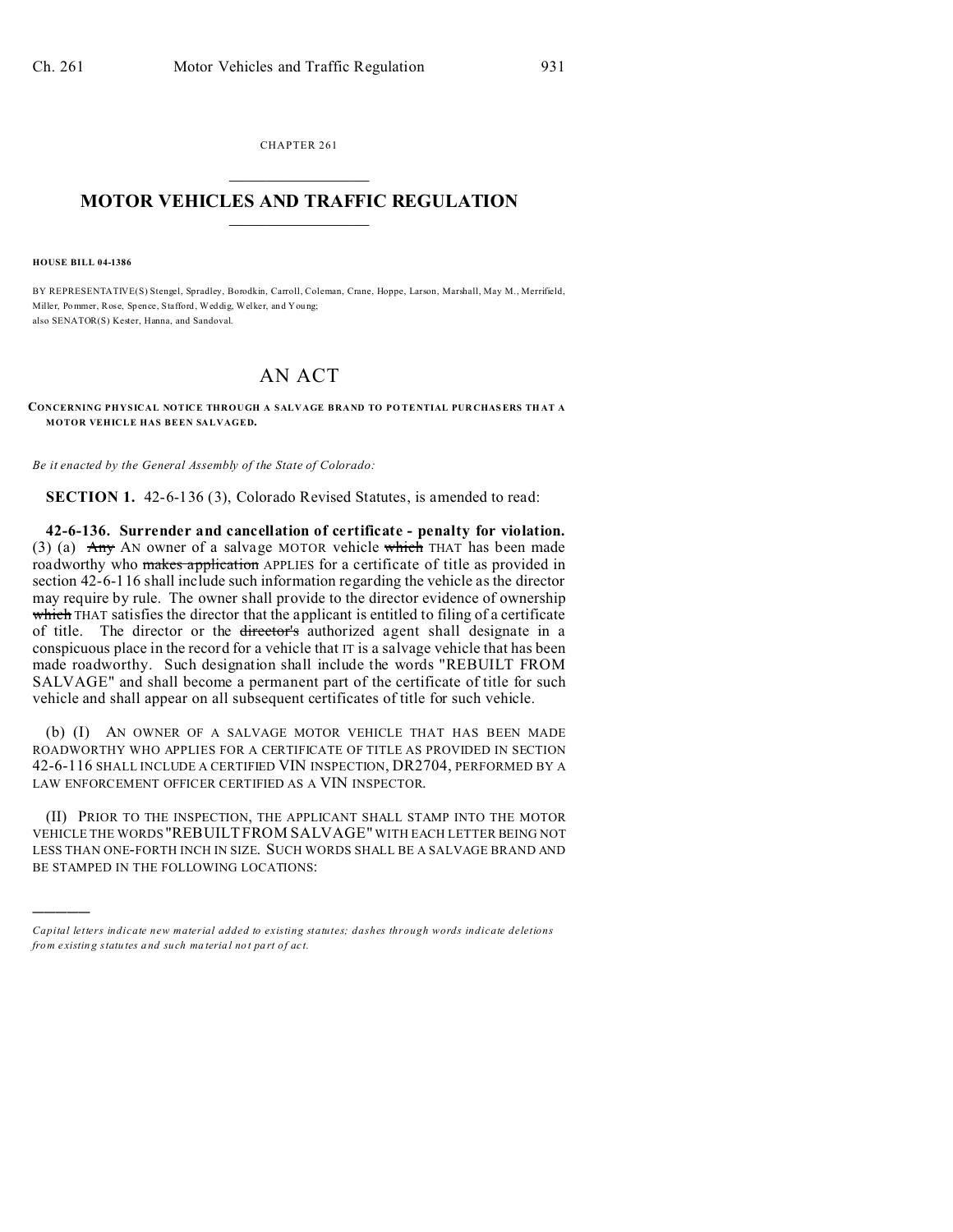(A) IN A MOTORCYCLE, ON THE FRAME IN A VISIBLE LOCATION;

(B) IN A CLASS A MANUFACTURED MOTOR HOME, ON THE MAIN ENTRANCE DOOR JAMB;

(C) IN A TRAILER, ADJACENT TO THE PUBLIC VEHICLE IDENTIFICATION NUMBER;

(D) IN ALL OTHER MOTOR VEHICLES, ON THE BODY POST TO WHICH THE DRIVER'S DOOR LATCHES, ALSO KNOWN AS THE DRIVER'S DOOR B PILLAR.

(III) THE LAW ENFORCEMENT OFFICER SHALL NOT COMPLETE THE INSPECTION REQUIRED BY THIS PARAGRAPH (b) UNLESS THE SALVAGE BRAND COMPLIES WITH THIS PARAGRAPH (b).

(c) (I) EXCEPT AS PROVIDED IN SUBPARAGRAPH (II) OF THIS PARAGRAPH (c), A PERSON COMMITS A CLASS 1 MISDEMEANOR AND, UPON CONVICTION, SHALL BE PUNISHED AS PROVIDED IN SECTION 18-1.3-501, C.R.S., IF SUCH PERSON:

(A) INTENTIONALLY REMOVES OR ALTERS A SALVAGE BRAND; OR

(B) POSSESSES A MOTOR VEHICLE WITHOUT RETITLING THE VEHICLE WITH A SALVAGE BRAND FOR FORTY-FIVE DAYS AFTER LEARNING THAT THE MOTOR VEHICLE'S SALVAGE BRAND MAY HAVE BEEN REMOVED OR ALTERED.

(II) A PERSON MAY REMOVE OR ALTER A SALVAGE BRAND IF NECESSARY TO LEGITIMATELY REPAIR A MOTOR VEHICLE. SUCH PERSON SHALL PROVIDE EVIDENCE OF SUCH REPAIR TO THE INVESTIGATING LAW ENFORCEMENT AUTHORITY, INCLUDING PRE-REPAIR AND POST-REPAIRPHOTOGRAPHS OF THE AFFECTED MOTOR VEHICLE PART AND THE SALVAGE BRAND AND A SIGNED AFFIDAVIT DESCRIBING THE REPAIRS. UPON REPAIR, OR SUBSEQUENT REPAIR, VEHICLE SHALL BE RESTAMPED.

**SECTION 2.** 42-6-102 (13), Colorado Revised Statutes, is amended to read:

**42-6-102. Definitions.** As used in this part 1, unless the context otherwise requires:

(13) (a) "Salvage vehicle" means any A vehicle which THAT is damaged by collision, fire, flood, accident, trespass, or other occurrence, excluding hail damage, to the extent that the cost of repairing the vehicle TO A ROADWORTHY CONDITION AND for legal operation on the highways exceeds the vehicle's retail fair market value immediately prior to such damage, as determined by the person who owns the vehicle at the time of such occurrence or by the insurer or other person acting on behalf of such owner.

(b) In assessing whether a vehicle is a "salvage vehicle" under this section, the retail fair market value shall be determined by reference to sources generally accepted within the insurance industry including price guide books, dealer quotations, computerized valuation services, newspaper advertisements, and certified appraisals, taking into account the condition of the vehicle prior to the damage. WHEN ASSESSING THE REPAIRS THE ASSESSOR SHALL CONSIDER THE ACTUAL RETAIL COST OF